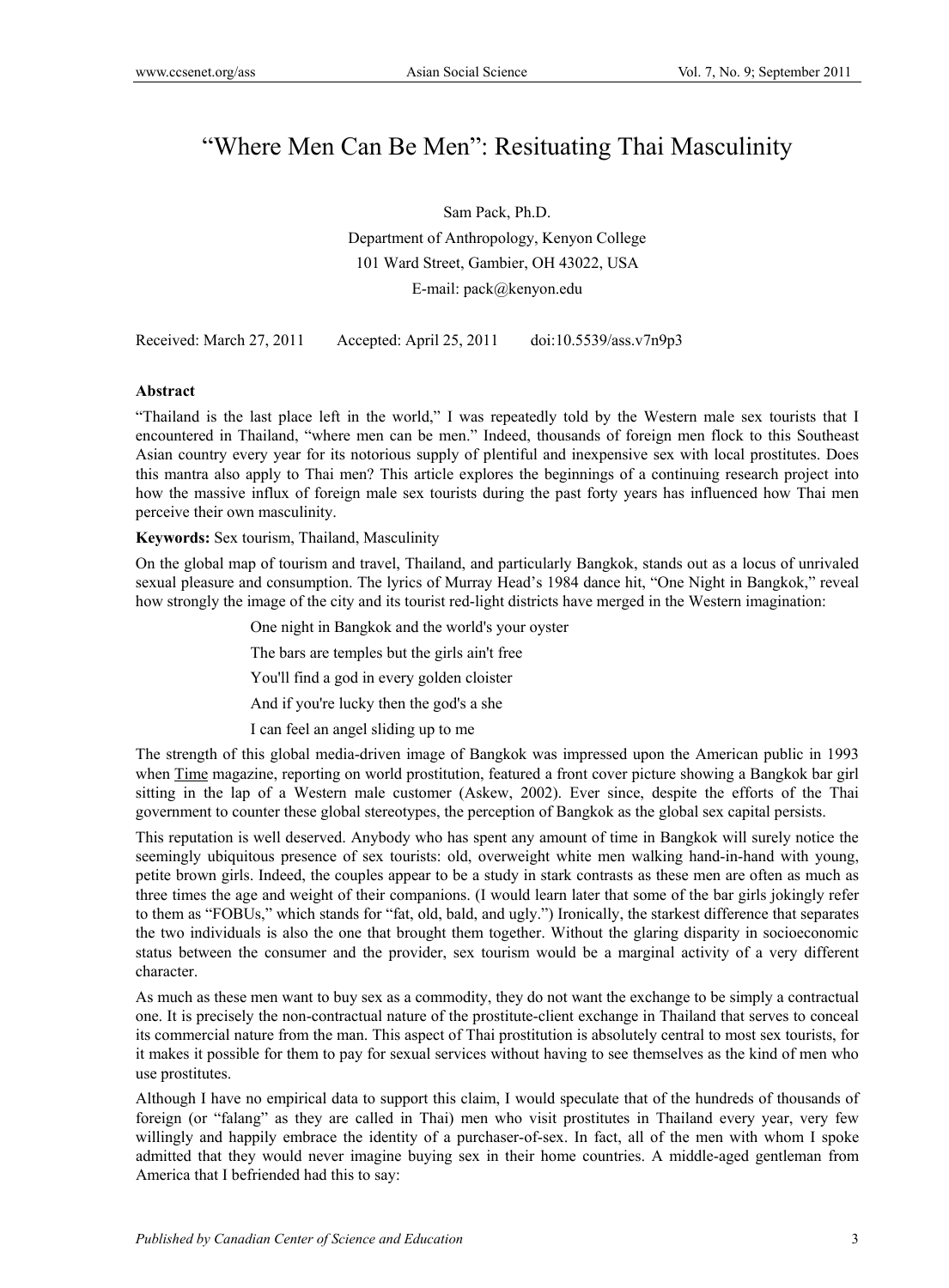I don't really think of them as prostitutes. It's not like that. They're more like a girlfriend—GFE or "girlfriend experience" as it's called. Because it's not just about sex. These girls know how to take care of you and make you feel special. You wake up in the morning, and they're already making your breakfast or ironing your clothes. It's unbelievable! This place is like Disneyland for perverts! (field notes, July 7, 2007).

Because sex tourists do not have to enter into explicit agreements on the terms and conditions of the exchange and because Thai prostitutes make gestures and provide services that are interpreted as demonstrations of genuine affection, it is relatively easy for these men to forget that they are engaged in an economic transaction.

#### **1. Local Consumption**

When most people think of prostitution in Thailand, the image that immediately comes to mind is the aforementioned one involving a Western male sex tourist and a Thai woman. Utterly missing from this exchange are Thai men. They are ignored in the academic literature as well. While entire forests have been clear-cut to accommodate the studies about Thai female sex workers (Adkins, 1995; Davidson and Taylor, 1999; Mills, 1999; Phongpaichit 1982; Walker and Ehrlich, 1992) and their Western male customers (Brewis and Linstead, 2000; Hughes, 2000; King, 2004; Pettman, 1997), I have not been able to find a single account dedicated to Thai men as patrons of the sex trade.

This is all the more surprising because the overwhelming majority of the customers are local. Behind the glitz and titillation of ping pong shows, smoking vaginas, transvestites and neon lights, as well as the dreary yet overstated reality of trafficked and underage workers, it is important to understand that the brunt of the prostitution in Thailand involves female sex workers catering to local men. It has been estimated that at least 450,000 Thai men visit prostitutes every day (Erlanger, 1991).

In fact, much of the impetus sustaining the incredible rate of prostitution in Thailand is cultural. Thai men believe that it is their right to have cheap sex, and there are enough poor Thai women to make it possible (Erlanger, 1991). Prostitution in many cases has become integrated with initiation rights: "For many Thai men, a trip to the neighborhood brothel is a rite of passage, a tradition passed from father to son" (Moreau, 1992). The fact that prostitutes play a large role in forming the sexual identity of young Thai males is supported by the available statistics. Studies have shown that the majority of Thai men have their first sexual experience with a prostitute—the act is often a part of high school and university hazing rituals—and that 95% of all men over 21 have slept with a prostitute (Handley, 1992). In addition to rites of passage, the activity of visiting a brothel has become a popular social activity: "'Sex with prostitutes seems to be a way for men to enjoy each other's company,' observed Barbara Franklin of Care International, 'It is often part of a night out with friends who share food, drink and sometimes even sexual partners'" (Ladd and Hiebert, 1993).

There exists a deep imbalance in the attitudes that many Thai men have towards women, who are considered to be either sexual objects or obedient homemakers. Moreover, the rift between the sexes deepens when one examines the contrasting sexual roles prescribed to each:

And while it is perfectly acceptable for men to visit prostitutes, premarital

sex between men and women who are dating is strictly forbidden. Many

Thais believe that this double standard has helped create the thriving sex

trade. "In Thailand, women are supposed to be chaste until marriage and

monogamous afterward, says writer and social critic Sukanya Hantrakul.

"*Men are supposed to be promiscuous*" (Moreau, 1992; emphasis mine).

Indeed, a survey of both sexes by the Deemar Corporation in 1990 found that "80% of males and 74% of females responded that it was 'natural for men to pursue sex at every opportunity'" (VanLandingham, 1993).

In a newspaper article published in the Bangkok Post titled "Police Chief Links Brothel Ban with Rise in Sex Crime," a "police director general" claimed that, deprived of massage parlors, "men in seaside provinces who make a living in the fishing industry and workers in provinces where industrial plants were located" would have "a lot of pent up sexual aggression" and would have to "relieve themselves every once in a while" (1992). He later predicted that "the rate of rapes and other sex-related crimes might skyrocket if these men find no place to satisfy their sexual desires" (Ibid.).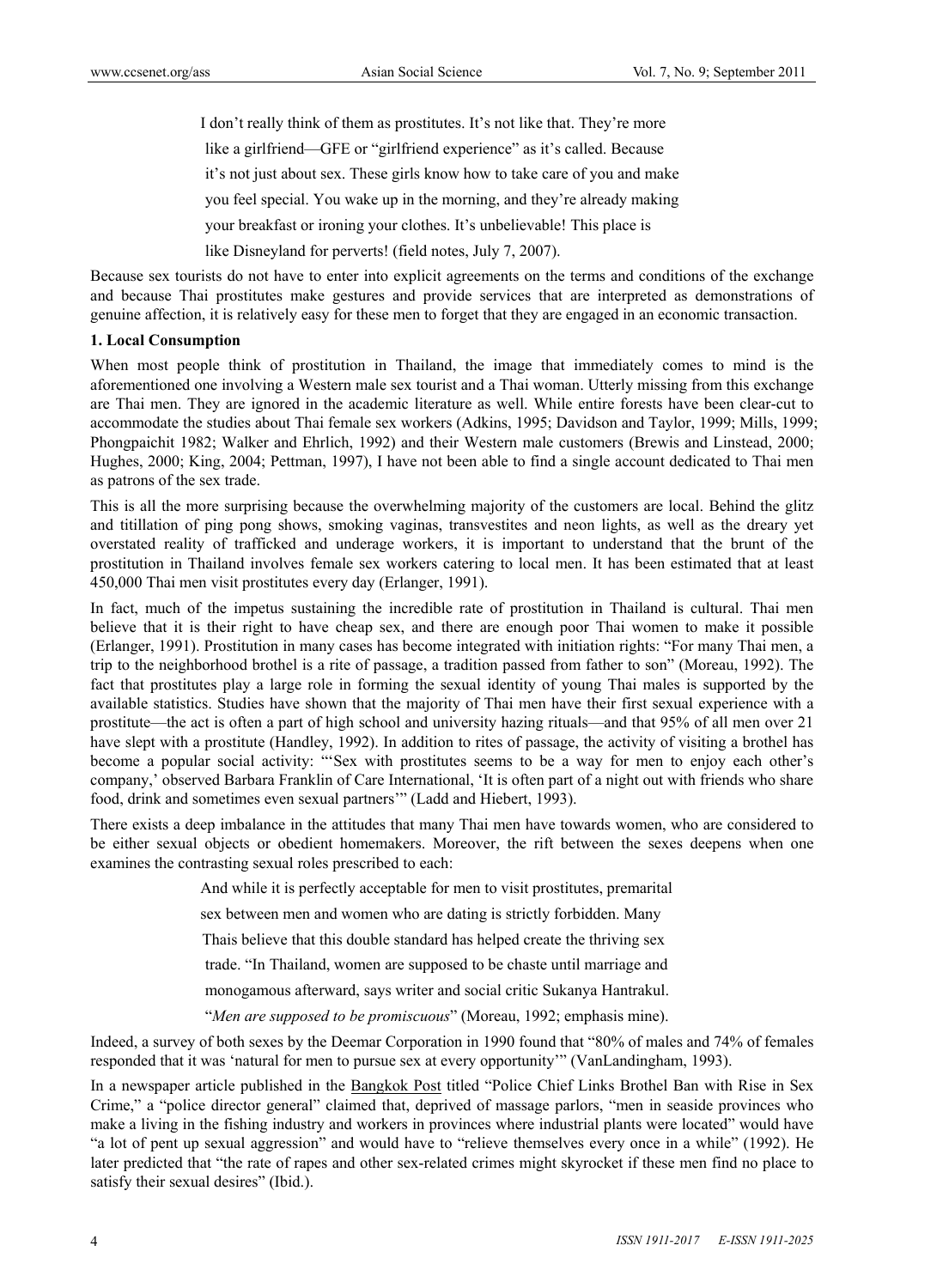A variety of other important factors make prostitution in Thailand more socially acceptable than in most of the West. Foremost, it must be noted that prostitution in Thailand exists not as a disorganized underground profession as it does in most of the West but as a highly complex and ordered major industry. Due in part to the legal issues surrounding the trade, most sex workers in Thailand do not work independently but in established businesses. The structure and nature of the business is such that a large web of male businessmen with interests in the venues, as well as the politicians and police officers they must often bribe, profit (Manderson, 1992). Although the vast majority of sex workers in Thailand are female, a number of males—many of whom hold considerable financial, social, and political power—are intricately tied to the sex industry and have vested interests in promoting it.

Theravada Buddhism, the most common religion in Thailand, is also implicated in the literature as a basis for the prevalence of prostitution in the country. Because women are assigned to a lower status than men, the sex-based inequities that perpetuate prostitution fit into Thai religious culture (Truong, 1990). While sexuality in Buddhism is linked to the material world and seen as undesirable under certain circumstances, sex does not carry the sinful connotations that it does in much of Western society. Consequently, promiscuity, including the case of prostitution, is not viewed as being inherently evil (Ibid.). In fact, in that most female sex workers report that they remit portions of their earnings to their families (Phongpaichit, 1982), prostitution as a means of supporting the family can be an effective means of making merit (Wolffers et al, 2004).

## **2. The Third Wheel**

Thai men are constantly being marginalized by both Thai female sex workers and Western male sex tourists. Their gender counterparts often describe them as unfaithful, lazy, unemployed, drunk, and abusive deadbeats. Thai women claim that they prefer Western men because of their strong aversion to the men in their own country. Their Western counterparts, meanwhile, hardly consider them to be a romantic rival for these women. In her book, Patpong Sisters, Cleo Odzer describes overhearing two (s)ex-pats sharing the following conversation:

> "This farang dies and goes to heaven," said the English neighbor with the sports section resting on his knee. "He arrives at the pearly gates and Saint Peter is there checking the book. 'My, my, you've led an exemplary life' says Saint Peter. 'And because you've been so good, we're going to grant you all the wishes you want. What do you fancy?' 'I have only one wish,' the farang answers. 'Send me back to Thailand. I want to live in Thailand forever.' 'Very well,' Saint Peter says. And presto! The man gets his wish. He's back in Thailand. But guess what! He is reincarnated as a Thai man!" "A THAI! Bloody hell!" The two farangs laughed and made agony faces. "Poor sod! Ho ho ho" (1997).

What is significant about this joke is that there is no punch line, ostensibly because one is unnecessary as just the mention of a Thai man alone is enough to provoke ridicule. Since Western male sex tourists often complain that their own women are demanding, overbearing, and materialistic, this mutual commiseration makes for an ideal match.

Further, the majority of the Thai males that Western male sex tourists encounter are employed in the service industry, usually as a taxi or tuk-tuk driver, waiter, or hotel bell hop.

# **Insert Figure 1 Here**

These emasculating roles socially castrate Thai men as being somehow less masculine. Such a perception is reinforced by the size discrepancy, both imagined and real, between Western and Thai men. Veteran sex tourists often advise novices to bring their own condoms because the local varieties are "too small."

This perception of Thai men, in particular, conforms to the more general stereotype of the "asexual Asian male." A recent issue of Details magazine featured a spread titled "Gay or Asian?"

## **Insert Figure 2 Here**

In it, an Asian man is surrounded by comments about his "bonsai ass" and "sashimi-smooth chest." It uses phrases such as "choke up on your chopsticks" and uses more sexually explicit language that is both homophobic and racist. Yet this image remains the dominant perception, and the one most often portrayed in the mass media.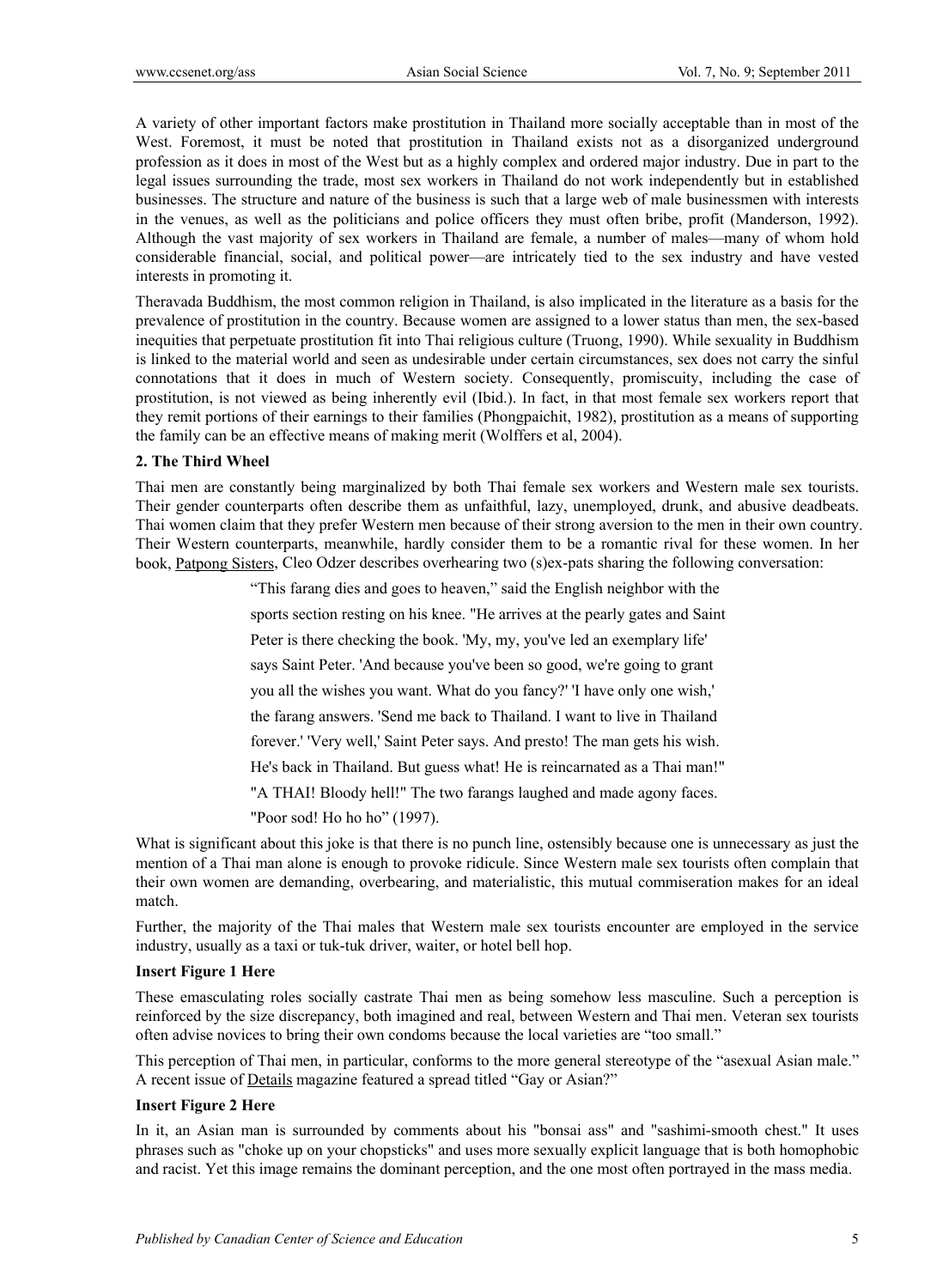#### **3. Previous Research**

The ways in which images of Thai female sexuality have been generated in various forms (literature and film) by Western "orientalism"—the Western fascination with the exotic "other" of Asia—have received increasing attention by scholars (Hamilton, 1998; Manderson 1992). Significantly, however, much of this Western scholarship on prostitution in Thailand and other countries of southeast Asia has adopted its own version of the global media stereotypes, underlined by theoretical assumptions which posit the victimization and passiveness of "Asia" in the global economy of sexual pleasure (Askew, 2002). Asian sex workers remain consigned to victimhood status in Western feminist accounts of prostitution. The image of passivity and powerlessness extends to the portrayal of Bangkok's landscape as well. Such a caricature disregards the reality that the multiple exploitative power of global consumption industries—such as sex tourism—may be subject to mediation, appropriation, and contestation at the local level by the Thai women and men engaged in the sex trade.

By and large, the academic literature has four foci in relation to prostitution in Thailand: HIV/AIDS, child prostitution, human trafficking, and exploitation—though these themes frequently overlap (ie Beyer, 1998; Buckingham and Meister, 2003; Kerwijk, 1995; Wolffers et al, 2004). Although the topic of sex workers in Thailand has been broached many times, the vast majority of these seem to be rooted in a victim mentality and adhere to a pathology model. In a significant portion of Western medical literature linking prostitution to the spread of HIV/AIDS (ie Wiwanitikit, 2004), for example, the tone and focus is overtly moralistic and judgmental. Sex workers are widely vilified, and their work is presented as if it exists in a vacuum outside of the context of the overwhelming influences of political economy. By connecting prostitution to the spread of HIV and by presenting it exclusively as a supply-driven activity, sex workers are scapegoated as the ones responsible for driving the pandemic (Wolffers et al, 2004). When the discussions are broadened to the societal level, the function is to associate blame and imply a sort of Babylonian morality (Beyrer, 1998). The reality is that the factors placing sex workers and their clients at a heightened risk for HIV/AIDS infection are not determined by moral or ethical standards but by their number of clients/partners and the conditions under which they work.

Thai prostitution is also frequently presented in the greater context of global human trafficking and modern systems of slavery and indentured servitude (King, 2004). While this issue is far from trivial on the global scale, the estimated proportion of sex workers in Thailand who have been trafficked is minimal (Phongpaichit, 1982) and the focus on trafficking serves to sensationalize rather than accurately present prostitution in Thailand (Lim, 1998). The same can be said for works exaggerating the role of exploitative recruitment in the industry and for the focus on child prostitution in the country. Though truly horrific instances of child prostitution and sex slavery undoubtedly exist in Thailand, they are overrepresented and overemphasized in the literature.

#### **References**

Adkins, L. (1995). *Gendered Work: Sexuality, Family, and the Labour Market*. Philadelphia: Open University Press.

Askew, M. (2002). *Bangkok: Place, Practice and Representation*. London and New York: Routledge.

Atkinson, J.M. and Errington, S. (1990). *Power and Difference: Gender in Island South East Asia*. Palo Alto: Stanford University Press.

Bangkok Post. (1992). Police chief links brothel ban with rise in sex crime. November 11.

Beyer, C. (1998). *War in the Blood: Sex, Politics, and AIDS in Southeast Asia*. London: Zen Books Limited.

Bourdieu, P. (1990). *The Logic of Practice.* London: Polity Press.

Brewis, J. and Linstead, S. (2000). *Sex, Work and Sex Work: Eroticizing Organization*. London: Routledge.

Buckingham, R. and Meister, E. (2003). Condom utilization among female sex workers In Thailand: Assessing the value of the health belief model. *California Journal of Health Promotion,* 4: 18-23.

Carrigan, T.C. et al. (1985). Towards a new sociology of masculinity. *Theory and Society,* 14(5): 551-603. doi:10.1007/BF00160017, http://dx.doi.org/10.1007/BF00160017

Chapkis, W. (1997). *Live Sex Acts: Women Performing Erotic Labor*. New York:Routledge.

Davidson, J. and Taylor, J. (1999). Fantasy islands: Exploring the demand for sex tourism. In K. Kempadoo (ed.), *Sun, Sex, and Gold: Tourism and Sex Work in the Caribbean.* Lanham: Rowman & Littlefield Publishers.

Dubisch, J. (1996). *In a Different Place: Sex, Gender and Fieldwork at a Greek Shrine*. Princeton: Princeton University Press.

Erlanger, S. (1991). A plague awaits. *New York Times Magazine,* 14 July: 24-26, 49, 53.

Foucault, M. (1976). *The History of Sexuality*. London: Penguin.

Handley, P. (1992). Catch it catch can. *Far Eastern Economic Review,* 13 February: 29-30.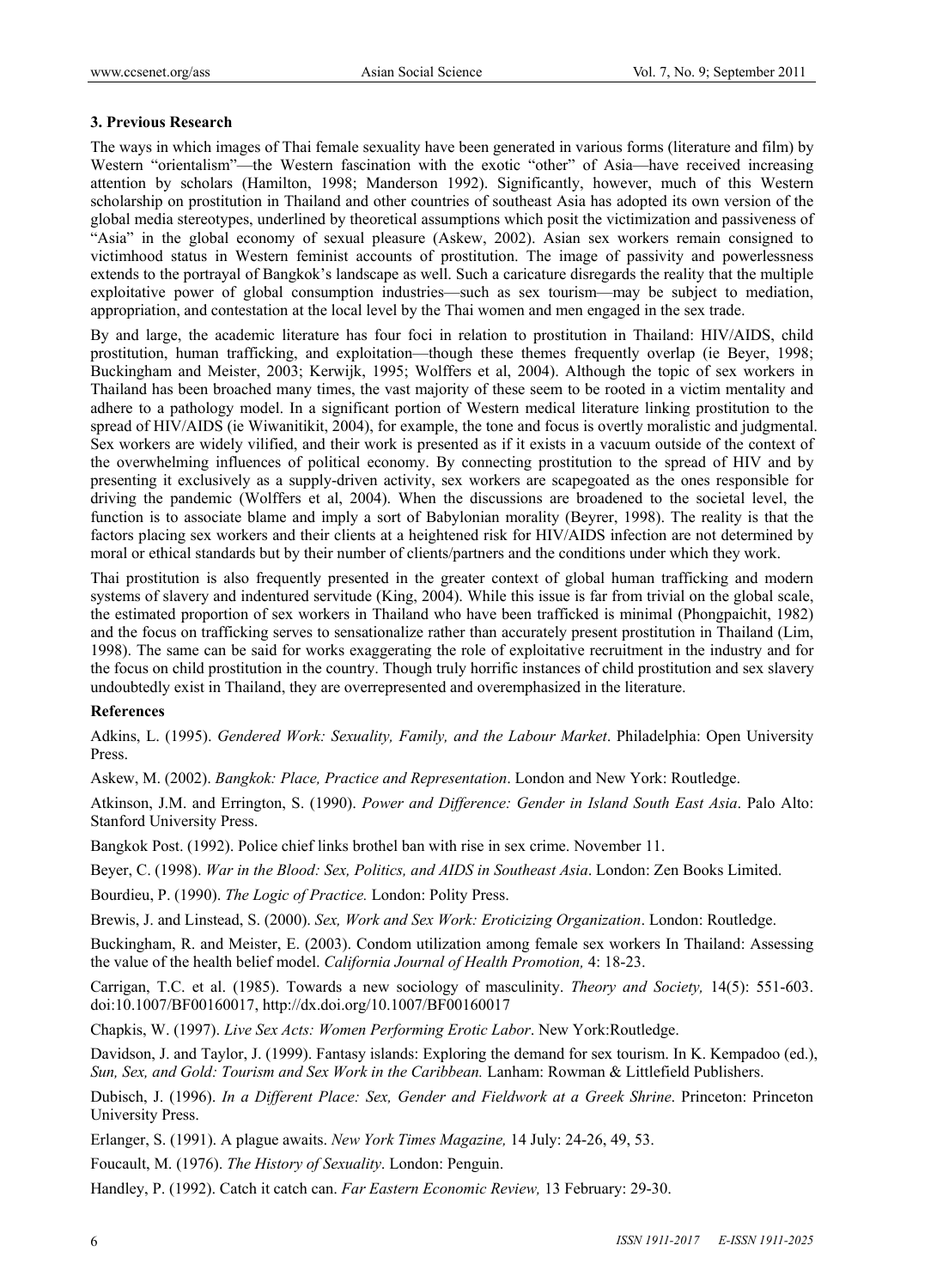Hertzfeld, M. (1985). *The Poetics of Manhood: Contest and Identity in a Cretan Mountain Village*. Princeton: Princeton University Press.

Hornblower, M. (1993). The skin trade. *Time,* 21, June: 45-51.

Hughes, D. (2000). The transnational shadow market of trafficking in women. *Journal of International Affairs,* 53(3): 625.

Kempadoo, K. and Doezema, J., eds. (1998). *Global Sex Workers: Rights, Resistance and Redefinition*. London: Routledge.

Kerwijk, C. (1995). The dynamics of condom use in Thai sex work with farang clients. In H. Brummelhuis and G. Herdt (eds.), *Culture and Sexual Risk: Anthropological Perspectives on AIDS*. Amsterdam: Overseas Publishers Association.

King, G. (2004). *Woman, Child for Sale: The New Slave Trade in the 21st Century*. NewYork: Chamberlain Brothers.

Kitiarsa, P. (2007). Muai thai cinemas and the burdens of Thai men. *Asia Research Institute.* 

Ladd, G. and Hiebert, M. (1993). Flower sellers' bloom. *Far Eastern Economic Review,* 8 July: 36.

Lim, L. (1998). *The Sex Sector: The Economic and Social Bases of Prostitution in Southeast Asia*. Geneva: International Labor Office.

Lindisfarne, N. and Cornwall, A. (1994). Gender, power and anthropology. In A. Cornwall and N. Lindisfarne (eds.), *Dislocating Masculinity: Comparative Ethnographies*. London and New York: Routledge.

Lury, C. (1996). *Consumer Culture.* New Brunswick: Rutgers University Press.

MacCannell, D. (1999). *The Tourist: A New Theory of the Leisure Class*. Berkeley: University of California Press.

Manderson, L. (1992). Public sex performances in Patpong and explorations of the edges of imagination. *Journal of Sex Research,* 29(4): 451-475. doi:10.1080/00224499209551662, http://dx.doi.org/10.1080/00224499209551662

Maticka-Tyndale, E. (1997). Contexts and patterns of men's commercial sexual partnerships in Northeastern Thailand: Implications for AIDS prevention. *Social Science and Medicine,* 44: 199-213. doi:10.1016/S0277-9536(96)00146-3, http://dx.doi.org/10.1016/S0277-9536(96)00146-3

Mills, M. (1999). *Thai Women in the Global Labor Force: Consuming Desires, Contested Selves*. New Brunswick: Rutgers University Press.

Moreau, R. (1992). Sex and death in Thailand. *Newsweek,* 20 July: 50-51.

Nagle, J. (1997). *Whores and Other Feminists*. New York: Routledge.

Odzer, Cleo. (1997). *Patpong Sisters: An American Woman's View of the Bangkok Sex World*. New York: Arcade Publishing.

Pettman, J. (1997). Body politics: International sex tourism. *Third World Quarterly*, 18(1): 93-108. doi:10.1080/01436599715073, http://dx.doi.org/10.1080/01436599715073

Phongpaichit, P. (1982). *From Peasant Girls to Bangkok Masseuses*. Geneva: International Labor Office.

Porpora, D. and Lim, M. (1987). The Political Economic Factors of Migration to Bangkok. *Journal of Contemporary Asia,* 17(1): 76-89. doi:10.1080/00472338780000081, http://dx.doi.org/10.1080/00472338780000081

Said, E. (1978). *Orientalism*. London: Penguin.

Seabrook, J. (2001). *Travels in the Skin Trade*. London: Pluto Press.

Truong, T. (1990). *Sex, Money and Morality: Prostitution and Tourism in Southeast Asia*. London: Zen Books Limited.

Van Esterick, P. (2000). *Materializing Thailand.* Oxford: Berg.

VanLandingham, M. (1993). Sexual activity among never-married men in Northern Thailand. *Demography,* 30(3): 297-313. doi:10.2307/2061642, http://dx.doi.org/10.2307/2061642

Walker, D. and Ehrlich, R. (1992). *"Hello My Big Big Honey!": Love Letters to Bangkok Bar Girls and Their Revealing Interviews*. Bangkok: Dragon Dance Publications.